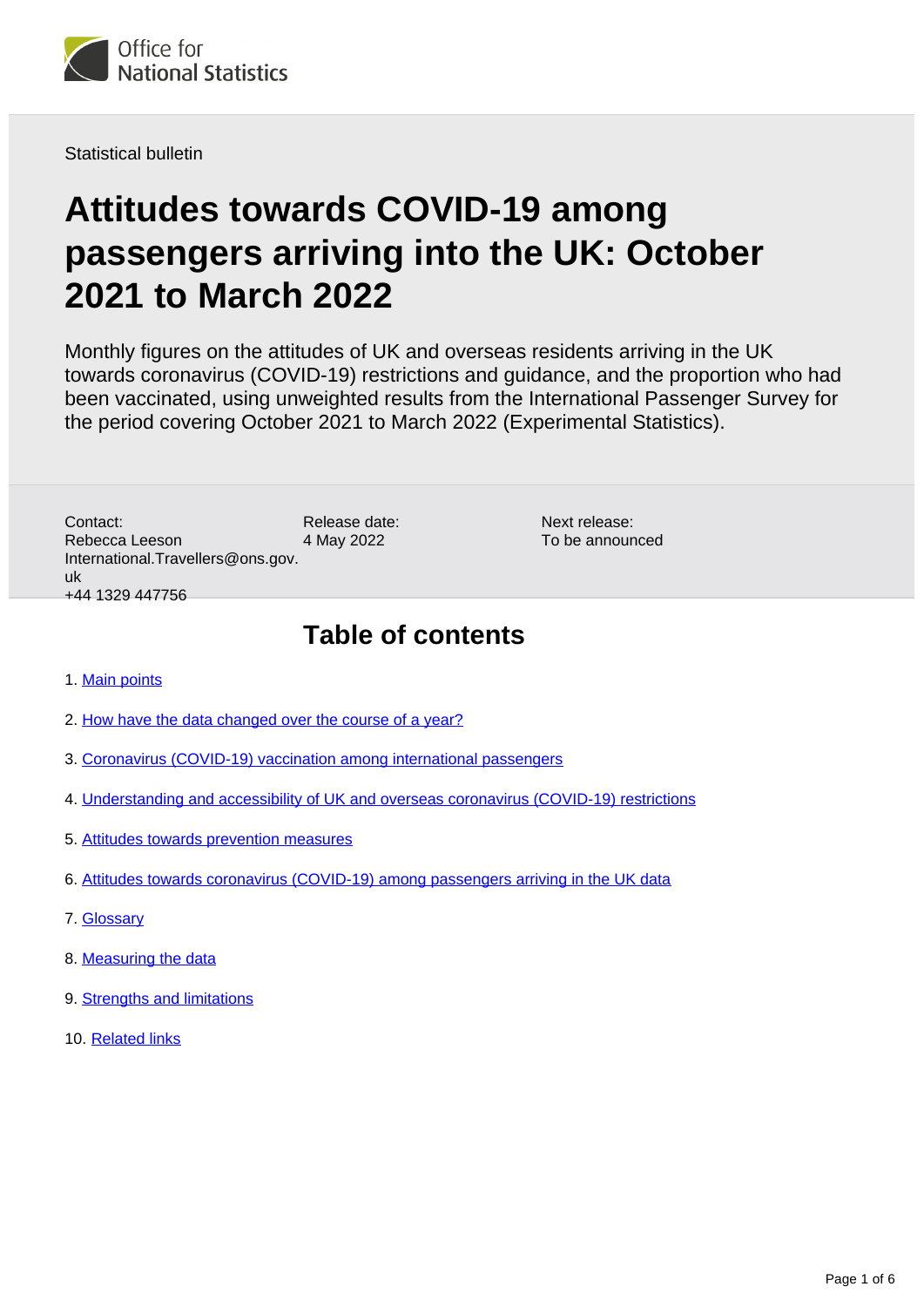## <span id="page-1-0"></span>**1 . Main points**

- The proportion of travellers arriving in the UK that had received at least one dose of COVID-19 vaccination increased from 1 in 10 passengers in February 2021 to over 9 in 10 in March 2022.
- The proportion of passengers arriving in the UK who had received more than two COVID-19 vaccinations increased from 11% to 74% for UK residents and from 7% to 57% for overseas residents between November 2021 (when the NHS booster programme for third doses began) and March 2022.
- Travellers consistently reported feeling safe with social distancing measures, the wearing of face coverings, and the provision of hand sanitiser at airports between February 2021 and March 2022.
- The proportion of travellers arriving in the UK who thought COVID-19 testing was important for travelling fell from 73% to 31% for UK residents, and from 75% to 35% for overseas residents, between February 2021 and March 2022.

This bulletin contains unweighted data. This means the results are based on the responses of only the people interviewed, and do not account for any differences in the respondent group compared with all people travelling during the period. Therefore, the results should not be considered indicative of the travelling population as a whole and cannot be compared with weighted data. See [Section 9](https://www.ons.gov.uk/peoplepopulationandcommunity/leisureandtourism/bulletins/attitudestowardscovid19amongpassengersarrivingintotheukfebruary2021tojune2021/october2021tomarch2022#strengths-and-limitations).

## <span id="page-1-1"></span>**2 . How have the data changed over the course of a year?**

Data regarding the attitudes of travellers arriving in the UK towards coronavirus (COVID-19) restrictions, guidance and vaccinations have been collected on the International Passenger Survey from February 2021 to March 2022. Over this period vaccination rates of travellers have changed dramatically. In February 2021, less than 1 in 10 travellers arriving in the UK had received a vaccination for COVID-19 (7% of UK residents and 9% of overseas residents), by March 2022 more than 9 in 10 travellers had received at least one vaccination (92% of UK residents and 91% of overseas residents).

This increase also reflects the rise in the proportion of travellers who had received a third booster dose of COVID-19 vaccination. The proportion of travellers who had received a third dose of COVID-19 vaccination rose from 11% of UK residents and 7% of overseas residents in November 2021 to 74% of UK Residents and 57% of overseas residents in March 2022.

Attitudes towards COVID-19 prevention measures remained consistent over the year, with travellers feeling safe with social distancing, the wearing of face coverings, and the provision of hand sanitiser at airports. The only prevention measure that fell in importance for travellers over the course of the year was testing for COVID-19 prior to travelling. In February 2021, 73% of UK residents and 75% of overseas residents arriving in the UK said that COVID-19 testing was very important for safety. By March 2022, the proportions had fallen to 31% among UK residents and 35% among overseas residents. This decrease may have been because of the increasing vaccination levels among travellers over the course of the year.

UK residents consistently found it either "easy" or "very easy" to follow overseas restrictions between February 2021 and March 2022. Similarly, overseas residents consistently understood UK restrictions and were confident in accessing information about them over the year.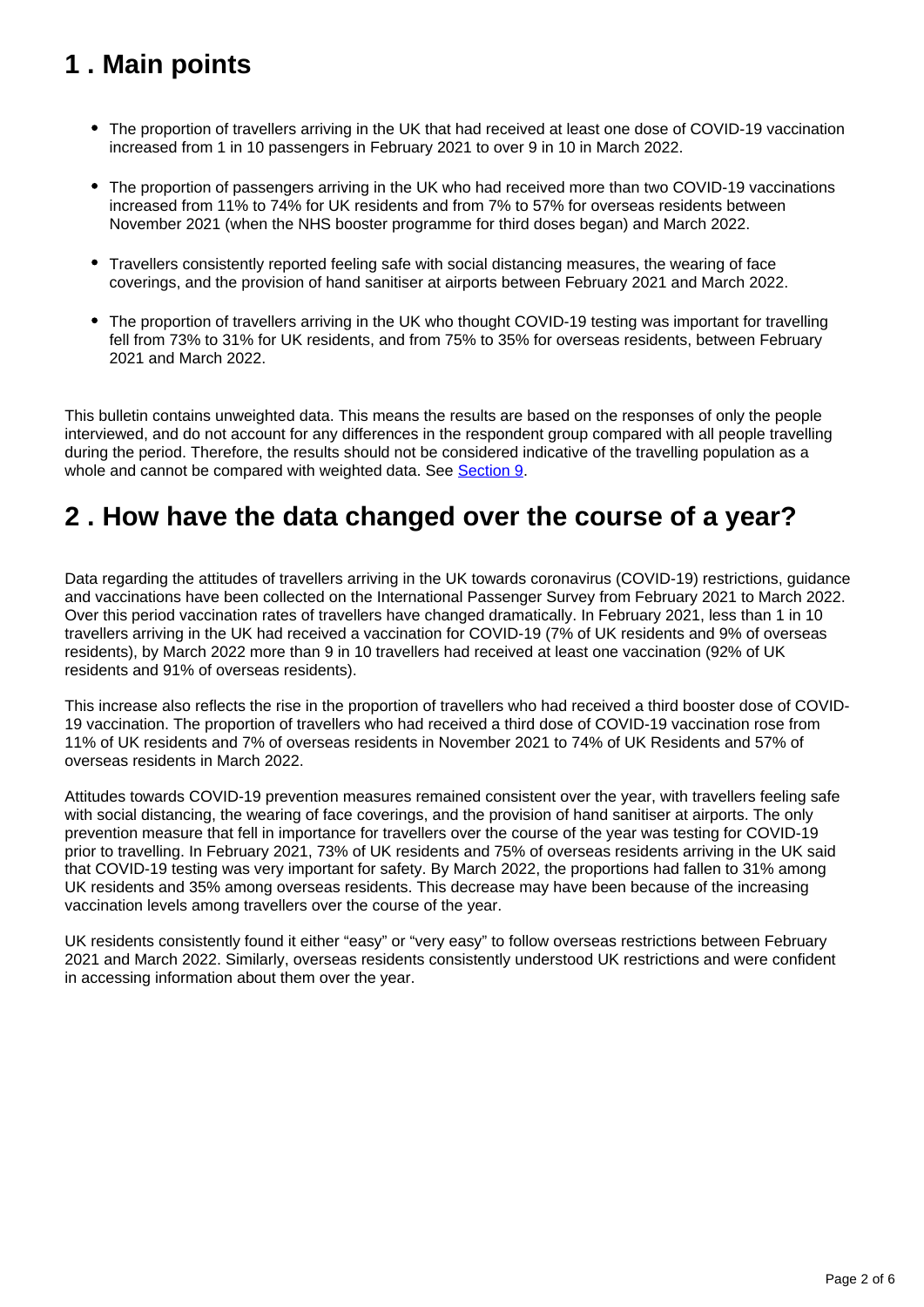## <span id="page-2-0"></span>**3 . Coronavirus (COVID-19) vaccination among international passengers**

In March 2022, 9 in 10 travellers arriving in the UK had received at least two COVID-19 vaccinations (92% of UK and 89% of overseas residents). The proportion of travellers who had received more than two vaccinations has continued to increase. Three-quarters (74%) of UK residents and over half (57%) of overseas residents arriving in the UK in March had received more than two COVID-19 vaccinations (Figure 1). These proportions have consistently risen month on month since December (29% and 18%, respectively).

The UK Coronavirus dashboard shows 92% of all UK residents had received at least one vaccination by 31 March 2022, with 86% having received two vaccinations and 68% having received a booster or three vaccinations. In line with the vaccine rollout programme, UK residents arriving into the UK in the older age groups were more likely to have received their first vaccine earlier in the year. Proportions reporting that they have had at least one vaccination have remained stable among these older age groups from October 2021 but have increased in younger age groups.

#### **Figure 1: The majority of UK and overseas residents, arriving in the UK, had received at least two COVID-19 vaccinations**

**Proportion of interviewed UK and overseas residents, arriving in the UK, categorised by number of COVID-19 vaccinations received by month, UK, October 2021 to March 2022**

**Download this chart**

[.xlsx](/visualisations/dvc1942/fig1_vaxarriving/datadownload.xlsx)

### <span id="page-2-1"></span>**4 . Understanding and accessibility of UK and overseas coronavirus (COVID-19) restrictions**

The majority of UK residents (75% in March 2022) returning from abroad said that they found it "easy" or "very easy" to follow the COVID-19 restriction information for the country that they had visited (Figure 2). Of those who reported finding it "difficult" or "very difficult" to follow the COVID-19 restrictions, the main reason given was that the information was "difficult to follow" or "overly restrictive" (27% in March 2022). These proportions have remained consistent since February 2021.

#### **Figure 2: Most UK residents, arriving in the UK, find it "easy" or "very easy" to follow overseas COVID-19 restrictions**

**Proportion of interviewed UK residents, arriving in the UK, categorised by how difficult they found it to follow overseas restrictions by month. UK, October 2021 to March 2022**

**Download this chart**

[.xlsx](/visualisations/dvc1942/fig2_ukdifficulties/datadownload.xlsx)

The majority of overseas residents arriving in the UK said they understood UK COVID-19 restrictions well and could confidently access information about the restrictions. This trend has remained consistent since March 2021. In March 2022, 81% of overseas residents said that they understood UK restrictions "quite well" or "very well", and 82% that they felt "very confident" or "somewhat confident" in accessing UK restriction information.

Only 3% felt "not at all confident" or "not very confident" in accessing information about UK COVID-19 restrictions.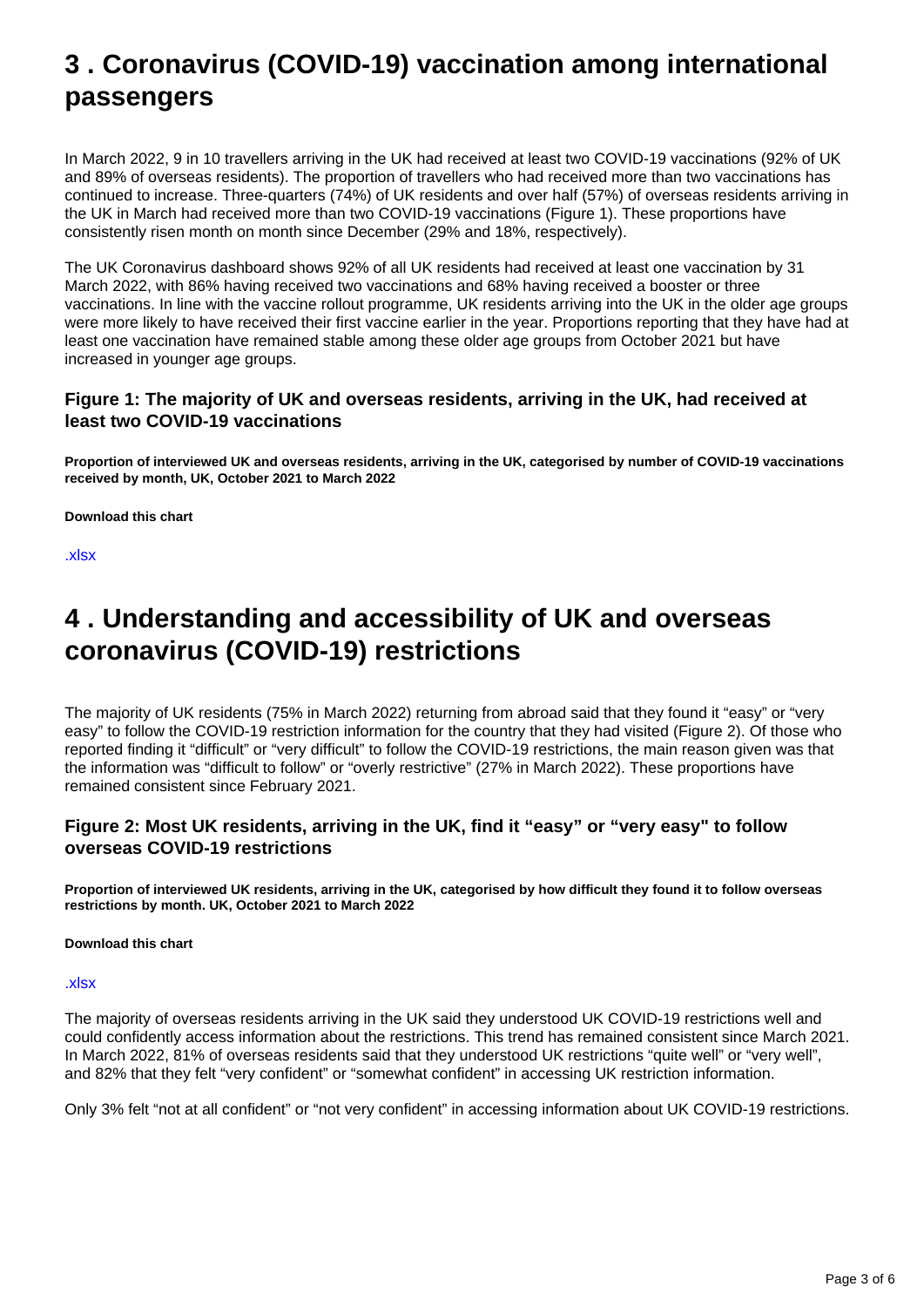## <span id="page-3-0"></span>**5 . Attitudes towards prevention measures**

Most travellers arriving in the UK think that having a coronavirus (COVID-19) test prior to arrival is either "very important" or "quite important" for safety (56% of UK residents and 63% of overseas residents in March 2022). In March 2022, one-third of all travellers arriving in the UK said that they think having a COVID-19 test prior to arrival is "very important" for safety; 31% of UK residents (down from 45% in October 2021) and 35% of overseas residents (down from 53% in October 2021), (Figure 3).

#### **Figure 3: UK and overseas residents, arriving in the UK, said COVID-19 testing was "quite important" or "very important" for safety, over time**

**Proportion of interviewed UK and overseas residents, arriving in the UK, categorised by how important they think taking a COVID-19 test is for safety by month, UK, October 2021 to March 2022**

#### **Download this chart**

#### [.xlsx](/visualisations/dvc1942/fig3_testing/datadownload.xlsx)

Travellers continue to feel that the wearing of face coverings and the provision of hand sanitiser made them feel safe during their journey. In March 2022, over half of travellers (59% of UK and 65% of overseas residents) said that the wearing of face coverings made them feel safe during their journey into the UK (Figure 4). Over half of travellers also said that the availability of hand sanitiser during their journey made them feel safe (56% of UK and 59% of overseas residents).

In England, on 10 December 2021, the [legal requirement to wear face coverings](https://www.gov.uk/government/publications/face-coverings-when-to-wear-one-and-how-to-make-your-own/face-coverings-when-to-wear-one-and-how-to-make-your-own#:~:text=You%20are%20no%20longer%20legally,exemption%20if%20you%20need%20one.&text=For%20example%2C%20in%20circumstances%20where,enclosed%20spaces%20like%20public%20transport.) was reintroduced for indoor settings and on public transport, having been previously removed on 19 July 2021. The legal requirement to wear face coverings was then removed on 22 February 2022. However, individual settings can advise the wearing of face coverings or the use of hand sanitiser and most major UK airports and airlines chose to continue to do so throughout March 2022.

#### **Figure 4: The majority of UK and overseas residents arriving in the UK said that the wearing of face coverings made them feel safe during their journey**

**Proportion of interviewed UK and overseas residents, arriving in the UK, categorised by how safe they felt because of the wearing of face coverings by month. UK, October 2021 to March 2022**

**Download this chart**

[.xlsx](/visualisations/dvc1942/fig4_maskatt/datadownload.xlsx)

### <span id="page-3-1"></span>**6 . Attitudes towards coronavirus (COVID-19) among passengers arriving in the UK data**

[International Passenger Survey findings on COVID-19](https://www.ons.gov.uk/peoplepopulationandcommunity/leisureandtourism/datasets/attitudestowardscovid19amongpassengersarrivingintotheuk)

Dataset | Released 4 May 2022

Results from the International Passenger Survey for the period covering February 2021 to March 2022 includes monthly figures on the attitudes of UK and overseas residents arriving in the UK towards social distancing, wearing face coverings, and COVID-19 restrictions and the proportion who had been vaccinated. These data are unweighted (Experimental Statistics).

## <span id="page-3-2"></span>**7 . Glossary**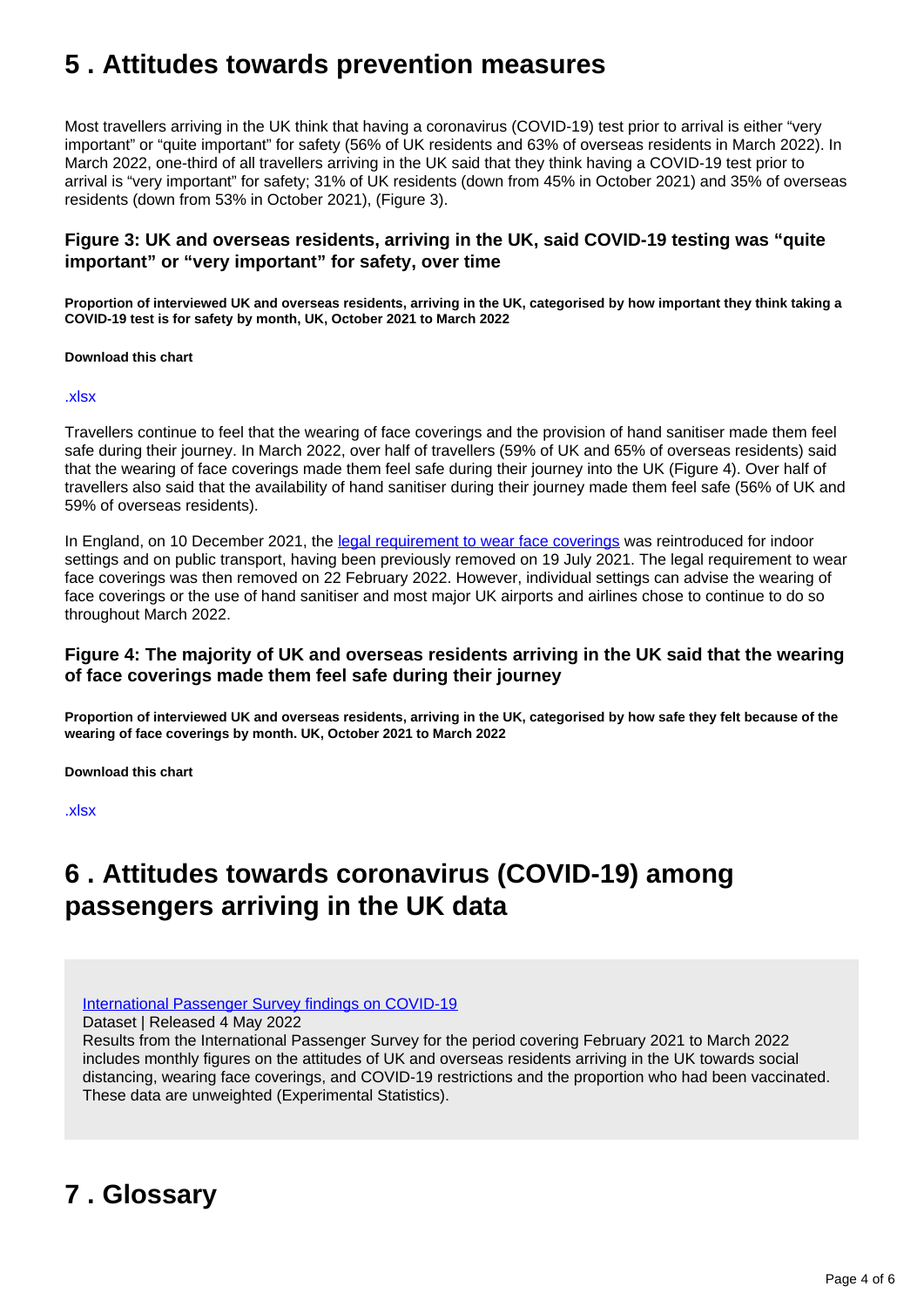### **Overseas resident**

A person who, being permanently resident in a country outside the UK, visits the UK for a period of less than 12 months. UK citizens resident overseas for 12 months or more coming home on leave are included in this category. Visits abroad are visits for a period of less than 12 months by people permanently resident in the UK (who may be of foreign nationality).

### **Traffic light system**

For the period these data cover, there was a coronavirus (COVID-19) traffic light system in place for travel, banding countries in "green", "amber" and "red" lists. It is important to note that the categorisation of countries has changed throughout the period July to December 2021. This should be considered when analysing the results of the data on understanding and accessing information on restrictions. On 4 October 2021, the traffic light system was simplified to a single "red" list of countries, which is reviewed every three weeks.

### **Vaccine rollout**

The rollout of the COVID-19 vaccine across the UK, phase one of which began in December 2020, following the [Department for Health and Social Care's full UK COVID-19 vaccines delivery plan](https://www.gov.uk/government/publications/uk-covid-19-vaccines-delivery-plan/uk-covid-19-vaccines-delivery-plan#prioritisation-1).

## <span id="page-4-0"></span>**8 . Measuring the data**

This bulletin uses data from questions added to the International Passenger Survey (IPS) in February 2021. It measures the attitudes towards and experience of coronavirus (COVID-19) and associated restrictions, among travellers arriving in the UK.

Totals used to calculate percentages include all overseas arrivals (international visitors to the UK and UK residents arriving back in the UK) and exclude travellers leaving the UK. For the purposes of this bulletin, all Crown Dependencies have been counted as overseas residents and data from travel via tunnel and sea (except for Dover ferries) have been excluded because of small numbers.

This release is the final instalment of this series. Data regarding vaccination uptake of travellers arriving in the UK will continue to be collected as part of the International Passenger Survey.

## <span id="page-4-1"></span>**9 . Strengths and limitations**

The International Passenger Survey (IPS) sample used for both UK and overseas residents arriving in the UK across the study (October 2021 to March 2022) totals 61,942 people. Individual breakdowns by residency and month cannot be supplied because of disclosure control of low counts.

Around 90% of international traffic in and out of the UK is subject to IPS sampling. If a person aged under 16 years was sampled, they were not asked the coronavirus (COVID-19) questions unless their parent or guardian gave permission.

It is difficult to predict interview numbers as interviews are being conducted under coronavirus restrictions and passenger flow is likely to be very low. We have attempted to offset the effects of the low numbers of anticipated travellers by reducing sampling intervals (so a higher proportion are selected for interview).

### **Using unweighted data**

To provide the most timely insights, this bulletin contains unweighted data based on the actual numbers of people interviewed for the International Passenger Survey (IPS), meaning no account is taken of the different numbers of travellers represented by each respondent to the survey. Trends observed over time may be because of changes in the composition of survey respondents, rather than trends for the whole travelling population. Analysis comparing the weighted and unweighted data for the IPS for February and March 2021 found little difference in trends, suggesting this unweighted data can be considered as broadly indicative.

Further information can be found in **[Section 8 of our January 2022 bulletin](https://www.ons.gov.uk/peoplepopulationandcommunity/leisureandtourism/bulletins/attitudestowardscovid19amongpassengersarrivingintotheukfebruary2021tojune2021/june2021tonovember2021#measuring-the-data).**